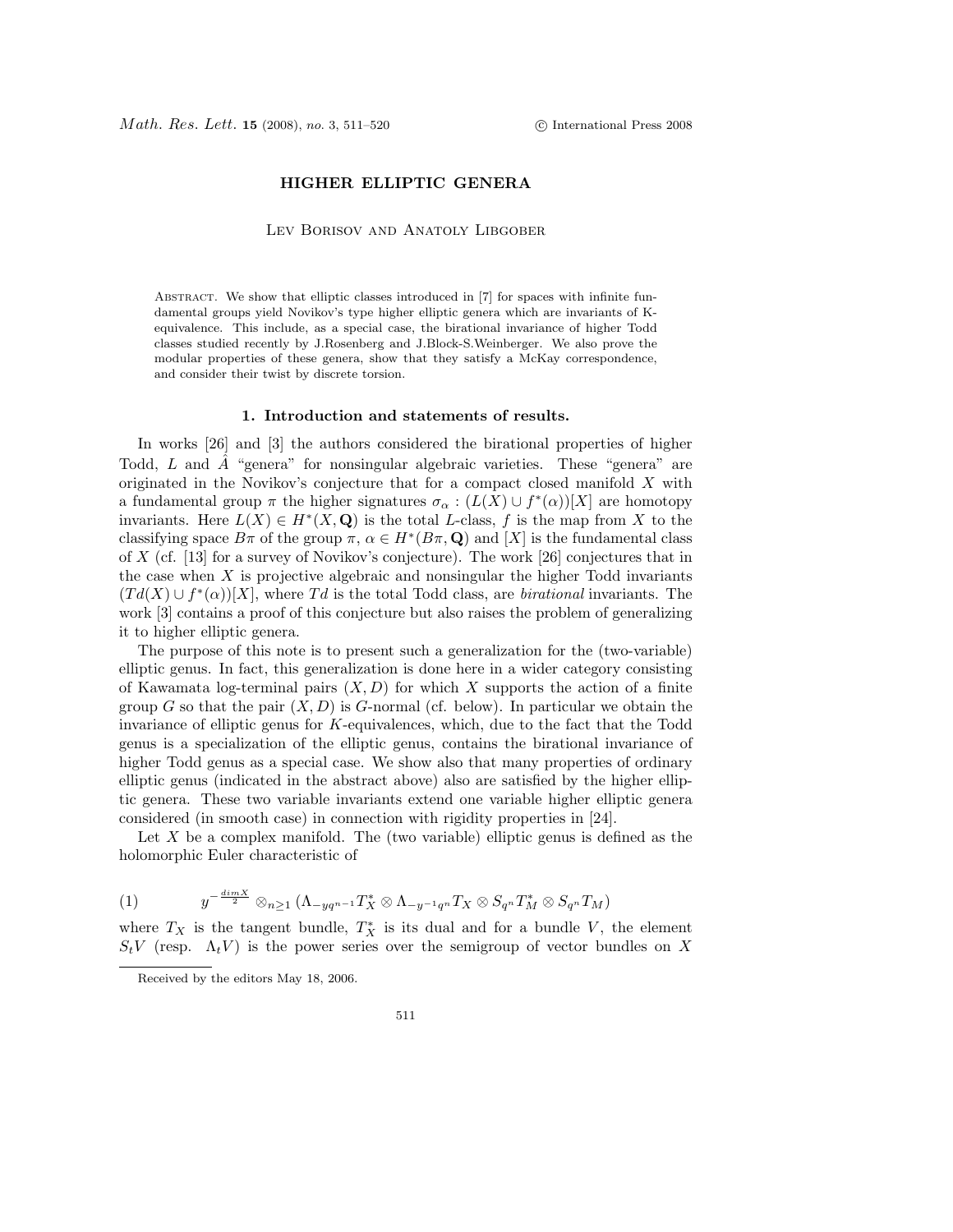given by  $\sum_{k\geq 0} t^k S^k(V)$  (resp.  $\sum_{k\geq 0} t^k \Lambda^k(V)$ ). One views this holomorphic Euler characteristic as a function on  $C \times H$  where *H* is the upper half plane using  $y =$  $exp(2\pi i z)$ ,  $q = exp(2\pi i \tau)$ ,  $z \in \mathbb{C}$ ,  $\tau \in H$ . As such, the elliptic genus becomes a holomorphic function on  $\mathbb{C}\times H$ . Considering the limit of this function when  $\Im z, \Im \tau \rightarrow$  $\infty$  one recovers the Todd genus of *X*, as is seen directly from the definition. Elliptic genus has the  $L$  and  $\ddot{A}$  genera as certain limit values as well (cf. [5]).

It follows from the Riemann-Roch theorem and a direct calculation (cf. [5]) that the elliptic genus can be written in terms the Chern roots  $x_i$  of the tangent bundle of *X* as  $\mathcal{ELL}(X)[X]$  where

(2) 
$$
\mathcal{E}\mathcal{L}(X) = \prod_{i} x_i \frac{\theta(\frac{x_i}{2\pi i} - z, \tau)}{\theta(\frac{x_i}{2\pi i}, \tau)}
$$

and

(3) 
$$
\theta(z,\tau) = q^{\frac{1}{8}}(2\sin\pi z) \prod_{l=1}^{l=\infty} (1-q^l) \prod_{l=1}^{l=\infty} (1-q^l e^{2\pi i z})(1-q^l e^{-2\pi i z})
$$

is the classical theta function considered as the series in  $y, q$  (cf. [11]).

Now let X be a complex manifold as above and let  $\pi$  be its fundamental group. Let  $f: X \to B\pi$  be the corresponding map and let  $\alpha \in H^k(\pi, \mathbf{Q})$ .

Definition 1.1. *The higher elliptic genus is*

$$
Ell_{\alpha}(X)=(\mathcal{ELL}(X)\cup f^*(\alpha))[X]
$$

*where the elliptic class*  $\mathcal{ELL}(X) \in H^*(X, \mathbf{Q})$  *is given by (2).* 

Modular property of  $Ell_\alpha(X)$  is described in theorem 1.5 below but first we shall outline the extension to non simply-connected case of the generalizations of elliptic genus introduced in [6] and [7].

Let *X* be a normal projective algebraic variety and  $D = \sum a_i D_i$  be a linear combination of distinct irreducible divisors with rational coefficients. The pair  $(X, D)$ is called Kawamata log-terminal (cf. [25]) if  $K_X + D$  is **Q**-Cartier and there is a birational morphism  $f: Y \to X$  such that the union of the proper preimages of components of *D* and the components of exceptional set  $E = \bigcup E_j$  form a normal crossing divisor such that  $K_Y = f^*(K_X + \sum a_i D_i) + \sum \alpha_j E_j$  and  $\alpha_j > -1$  (here  $K_X, K_Y$ are the canonical classes of *X* and *Y* respectively). The triple (*X, D, G*) where *X* is a nonsingular variety, *D* is a divisor and *G* is a finite group of biholomorphic automorphisms is called *G*-normal (cf.  $[4]$ ,  $[7]$ ) if the components of *D* form a normal crossings divisor and the isotropy group of any point acts trivially on the components of *D* containing this point.

Definition 1.2. *(cf.* [7] *definition 3.2) Let* (*X, D*) *be a Kawamata log terminal Gnormal pair and*  $D = -\sum_{k} \delta_k D_k$ *. The orbifold elliptic class of*  $(X, D, G)$  *is the class in*  $H_*(X, \mathbf{Q})$  *given by:* 

$$
\mathcal{ELL}(X, D, G; z, \tau) := \frac{1}{|G|} \sum_{g,h, gh=hg} \sum_{X^{g,h}} [X^{g,h}] \Biggl(\prod_{\lambda(g)=\lambda(h)=0} x_{\lambda}\Biggr)
$$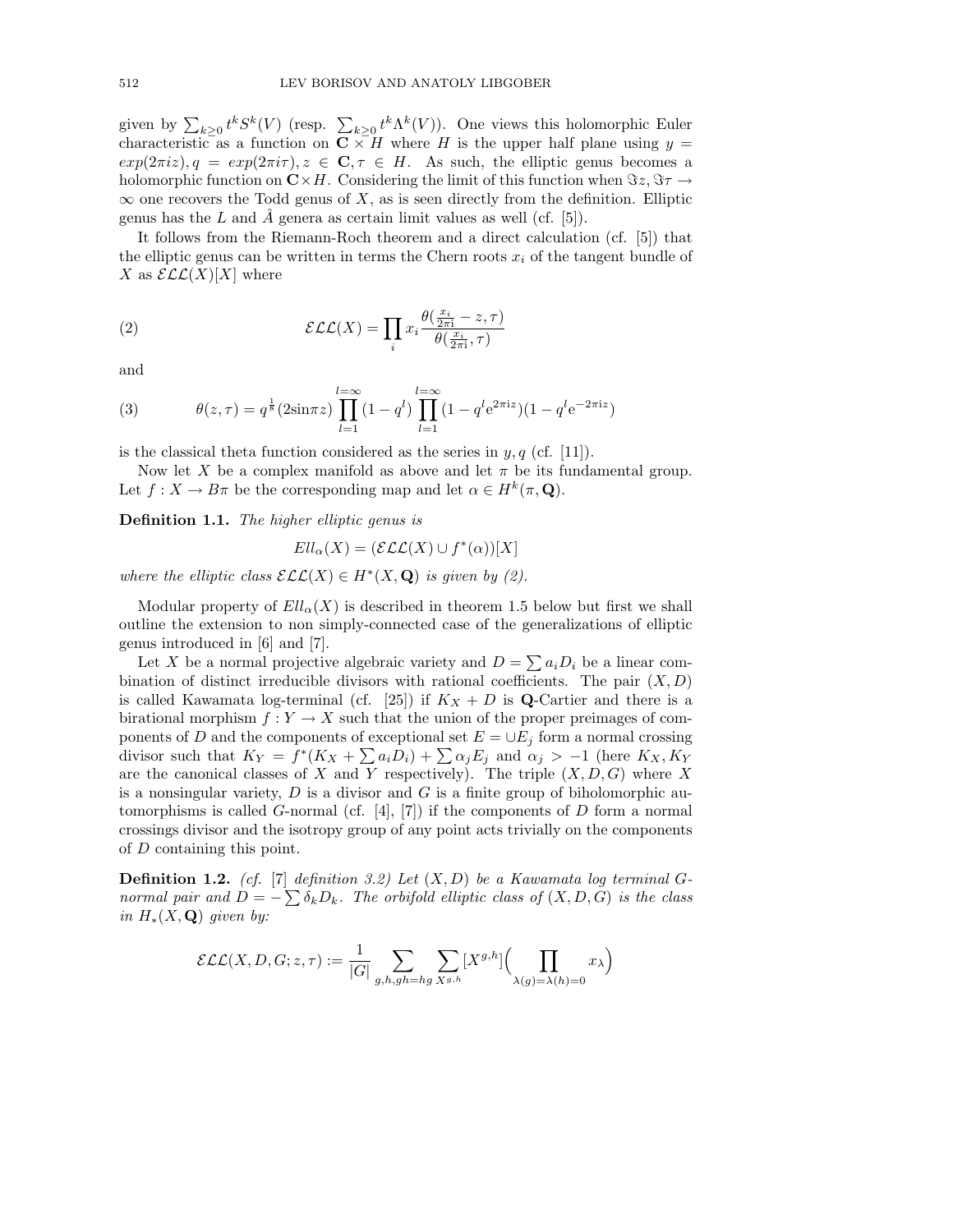$$
\times \prod_{\lambda} \frac{\theta(\frac{x_{\lambda}}{2\pi i} + \lambda(g) - \tau \lambda(h) - z)}{\theta(\frac{x_{\lambda}}{2\pi i} + \lambda(g) - \tau \lambda(h))} e^{2\pi i \lambda(h) z} \\ \times \prod_{k} \frac{\theta(\frac{e_k}{2\pi i} + \epsilon_k(g) - \epsilon_k(h)\tau - (\delta_k + 1)z)}{\theta(\frac{e_k}{2\pi i} + \epsilon_k(g) - \epsilon_k(h)\tau - z)} \frac{\theta(-z)}{\theta(-(\delta_k + 1)z)} e^{2\pi i \delta_k \epsilon_k(h) z}.
$$

where in definition 1.2  $X^{g,h}$  denotes an irreducible component of the fixed set of the commuting elements *q* and *h* and  $[X^{g,h}]$  denotes the image of the fundamental class in  $H_*(X)$ . The restriction of *TX* to  $X^{g,h}$  splits into linearized bundles according to the ([0, 1)-valued) characters  $\lambda$  of  $\langle g, h \rangle$ . Moreover,  $e_k = c_1(E_k)$  and  $\epsilon_k$  is the character of  $\mathcal{O}(E_k)$  restricted to  $X^{g,h}$  if  $E_k$  contains  $X^{g,h}$  and is zero otherwise.

**Definition 1.3.** Let  $\pi$  and  $\alpha$  be as in definition 1.1 and other notations as in the *definition 1.2. Then*

$$
Ell_{\alpha}(X,D,G)=(\mathcal{ELL}(X,D,G)\cap f^*(\alpha))_0
$$

*i.e. the component of degree zero of the class in*  $H_*(X, \mathbf{Q})$ .

Special cases of the elliptic class  $\mathcal{ELL}(X, D, G)$  are the following.

a) If *G* is the trivial group one obtains higher elliptic genus of Kawamata log terminal pairs  $\mathcal{ELL}(X, D)$ . If  $D = \sum \delta_k D_k$  and  $d_k \in H^2(X, \mathbf{Q})$  is the cohomology class dual to  $D_k$  then:

(4) 
$$
\mathcal{ELL}(X, D) = \left(\prod_{l} \frac{\left(\frac{x_l}{2\pi i}\right)\theta\left(\frac{x_l}{2\pi i} - z\right)\theta'(0)}{\theta(-z)\theta\left(\frac{x_l}{2\pi i}\right)}\right) \times \left(\prod_{k} \frac{\theta\left(\frac{d_k}{2\pi i} - (\delta_k + 1)z\right)\theta(-z)}{\theta\left(\frac{d_k}{2\pi i} - z\right)\theta\left(-(\delta_k + 1)z\right)}\right)
$$

b) If  $D = \emptyset$  one obtains the higher orbifold elliptic genus  $Ell_{orb,\alpha}$  which is the value on [X] of the cup product with  $f^*(\alpha)$  of the orbifold elliptic class:

(5) 
$$
\mathcal{ELL}_{orb}(X, G) = \frac{1}{|G|} \sum_{g,h,gh=hg} \left( \prod_{\lambda(g)=\lambda(h)=0} x_{\lambda} \right) \prod_{\lambda} \frac{\theta(\tau, \frac{x_{\lambda}}{2\pi i} + \lambda(g) - \tau \lambda(h) - z)}{\theta(\tau, \frac{x_{\lambda}}{2\pi i} + \lambda(g) - \tau \lambda(h))} e^{2\pi i \lambda(h) z} [X^{g,h}]
$$

Subscript  $\alpha$  will denote the twisting by the class  $\alpha$  of the genus corresponding to (4) and (5). Either of these is a special case of 1.3.

In the case  $D = \emptyset, G = \{1\}$  we obtain the class given by (2) and the higher elliptic genus defined in 1.1.

Finally recall the following (cf. [16])

**Definition 1.4.** *A Jacobi form of index*  $t \in \frac{1}{2}Z$  *and weight k is a holomorphic function*  $\chi$  *on*  $H \times \mathbf{C}$  *satisfying the following functional equations:* 

$$
\chi\left(\frac{a\tau+b}{c\tau+d}, \frac{z}{c\tau+d}\right) = (c\tau+d)^k e^{\frac{2\pi itcz^2}{c\tau+d}} \chi(\tau, z)
$$

$$
\chi(\tau, z + \lambda\tau + \mu) = (-1)^{2t(\lambda+\mu)} e^{-2\pi it(\lambda^2\tau + 2\lambda z)} \chi(\tau, z)
$$

Important property of the elliptic genus is that for a *SU*-manifold the elliptic genus is a Jacobi form having weight zero and index  $\frac{\dim X}{2}$ .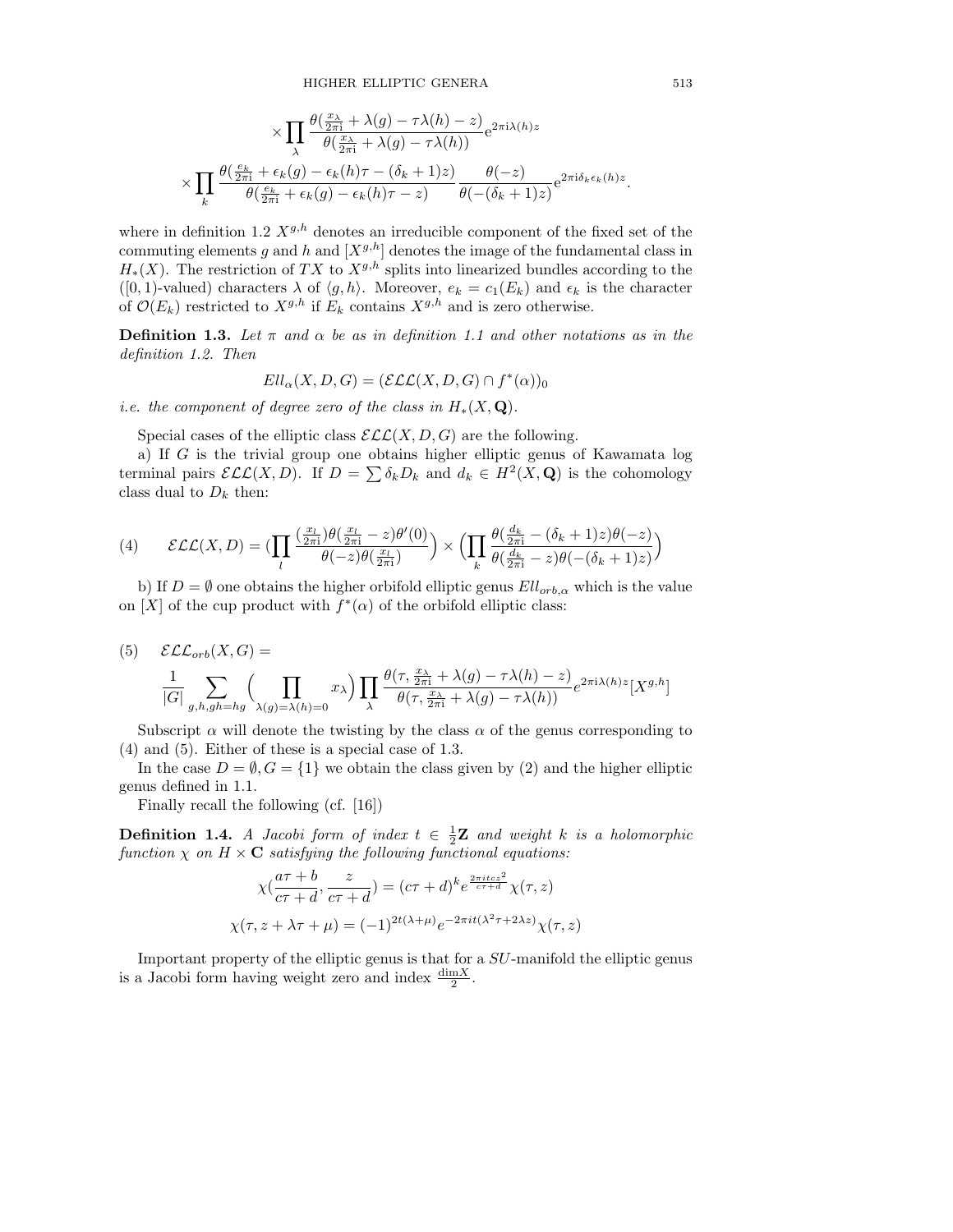**Theorem 1.5.** Let *X* be a *SU*-manifold,  $d = \dim X$ ,  $\pi = \pi_1(X)$  and  $\alpha \in H^{2k}(\pi, \mathbf{Q})$ . *Then the higher elliptic genus*  $(\mathcal{ELL}(X) \cup f^*(\alpha))[X]$  *is a Jacobi form having index*  $\frac{d}{2}$  *and weight*  $-k$ *. It has the Novikov signature, the higher Todd genus and higher A*ˆ*-genus as specializations.*

*More generally, let X, D be a Kawamata log-terminal G-normal pair where G is a finite group.* If  $m(K_X+D)$  *is a trivial Cartier divisor, n is the order of the image*  $G \rightarrow$  $Aut H^0(X, m(K_X+D))$  and  $\alpha \in H^{2k}(\pi_1(X), \mathbf{Q})$  as above then  $\mathcal{ELL}_{\alpha}(X, D, G, z, \tau)$  is *a Jacobi form having weight*  $-k$  *and the index*  $\frac{\dim X}{2}$  *for the subgroup of Jacobi group generated by:*

$$
(z,\tau) \to (z+mn,\tau), (z,\tau) \to (z+mn\tau), (z,\tau) \to (z,\tau), (z,\tau) \to (\frac{z}{\tau},-\frac{1}{\tau})
$$

Next recall that two manifolds  $X_1, X_2$  are called  $K$ -equivalent if there is a smooth manifold *X* and a diagram:

(6) 
$$
\begin{array}{ccccc}\n & & \tilde{X} & & \\
 & & \phi_1 \swarrow & & \searrow \phi_2 & \\
 & & X_1 & & & X_2\n\end{array}
$$

in which  $\phi_1$  and  $\phi_2$  are birational morphisms and  $\phi_1^*(K_{X_1})$  and  $\phi_2^*(K_{X_2})$  are linearly equivalent.

**Theorem 1.6.** For any  $\alpha \in H^*(B\pi, \mathbf{Q})$  the higher elliptic genus

$$
(\mathcal{ELL}(X) \cup f^*(\alpha), [X])
$$

*is an invariant of*  $K$ *-equivalence. Moreover, if*  $(X, D, G)$  *and*  $(X, D, G)$  *are*  $G$ *-normal and Kawamata log-terminal and if*  $\phi$  :  $(\hat{X}, \hat{D}) \rightarrow (X, D)$  *is G-equivariant such that* 

$$
\phi^*(K_X+D)=K_{\hat{X}}+\hat{D}
$$

*then*

$$
Ell_{\alpha}(\hat{X}, \hat{D}, G) = Ell_{\alpha}(X, D, G)
$$

*In particular the higher elliptic genera (and hence the higher signatures and A*ˆ*-genus) are invariant for crepant birational morphisms and the specialization into the Todd class is birationally invariant.*

Remark 1.7. *Since the fundamental groups are rather restricted by algebraic geometry, one may wonder when higher genera yield new invariants. This also depends on the existence of nontrivial cohomology classes of the fundamental group (cf. remark 2.1 below). By a result of Beauville a fundamental group of a Calabi Yau manifold is an extension of a free abelian group by a finite group (cf.* [2]*) so one does obtain new invariants if the rank of this abelian group is positive. On the other hand, the higher elliptic genera of pairs are defined with X being arbitrary projective algebraic manifold and class of groups from which one obtains higher invariants is much bigger than in Calabi Yau case.*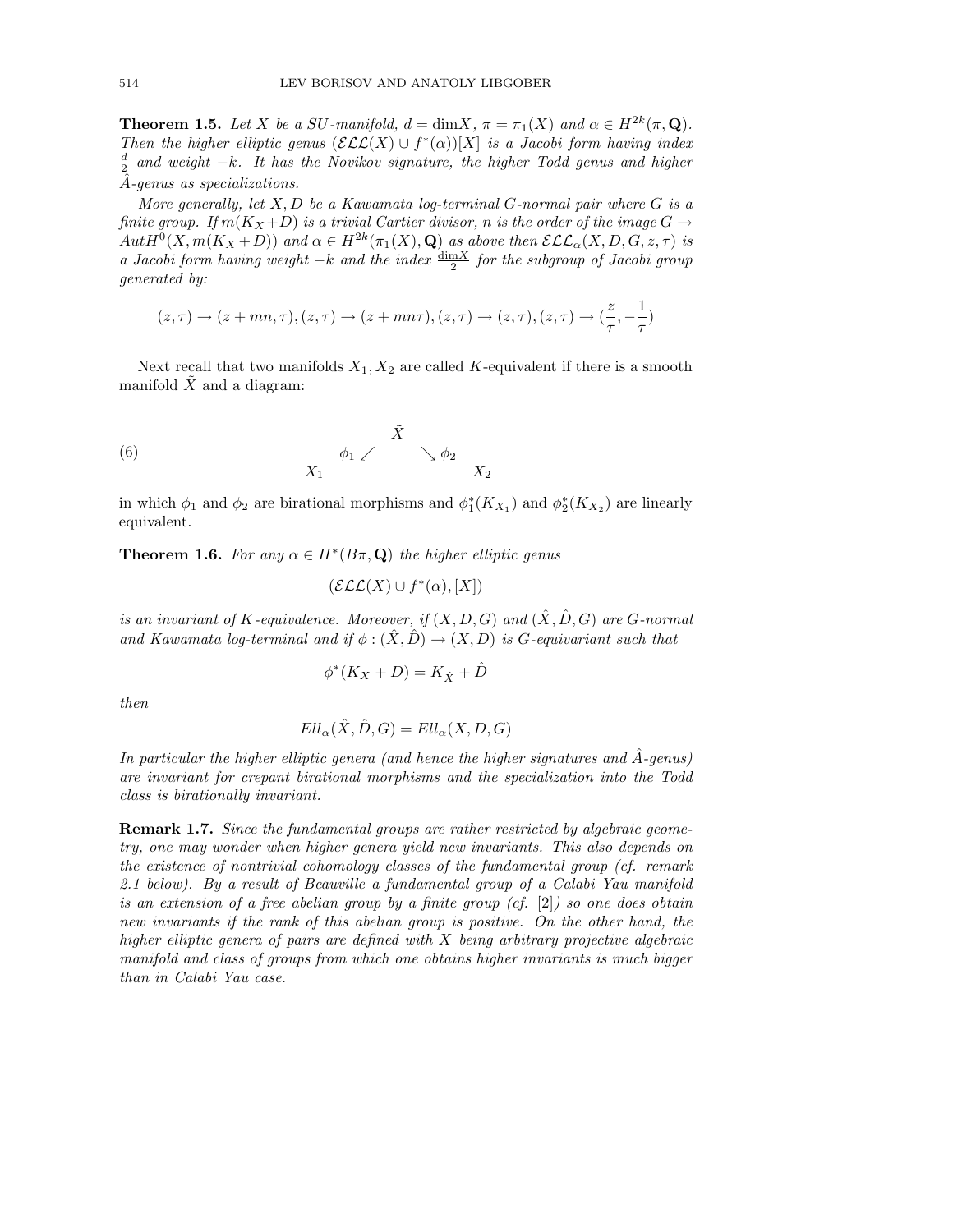# 2. Proofs

*Proof of the theorem 1.5*. The argument is essentially the same as for the special  $(k = 0)$  case in [5] or in more general case of orbifold elliptic genus of pairs dealt with in [7]. We spell out the argument only in the first case of the theorem 1.5. It is enough to check the transformation formulas on the generators of the Jacobi groups i.e. that

(7) 
$$
\chi(M, z, \tau + 1) = \chi(M, z, \tau)
$$

(8) 
$$
\chi(M, \frac{z}{\tau}, -\frac{1}{\tau}) = \tau^k e^{\frac{\pi i dz^2}{\tau}} \chi(M, z, \tau)
$$

(9) 
$$
\chi(M, z + \tau, \tau) = (-1)^d e^{-\pi i d(\tau + 2z)} \chi(M, z, \tau)
$$

(10) 
$$
\chi(M, z+1, \tau) = (-1)^d \chi(M, z, \tau).
$$

Let

(11) 
$$
\prod x_i \frac{\theta(\frac{x_i}{2\pi i} - z, \tau)}{\theta(\frac{x_i}{2\pi i}, \tau)} = \sum_{\mathbf{k}} Q_{\mathbf{k}}(z, \tau) \mathbf{x}^{\mathbf{k}}
$$

where **x** is a product of powers of  $x_i$  and **k** is multiindex. The higher elliptic genus is the linear combination of functions  $Q_{\mathbf{k}}(z,\tau)$  with coefficients  $f^*(\alpha) \cup \mathbf{x}^{\mathbf{k}}[X]$  for all **k**,  $|\mathbf{k}| = d - k$ . The transformation formulas for  $\theta$ -function yield that the left hand side satisfies (7),(8) and (9). Hence these relations are valid for all  $Q_{\bf k}(z,\tau)$ . For the transformations  $\tau \to -\frac{1}{\tau}, x_i \to \frac{x_i}{\tau}, z \to \frac{z}{\tau}$  we have:

$$
\sum_{\mathbf{k}} Q_{\mathbf{k}} \left(\frac{z}{\tau}, -\frac{1}{\tau}\right) \left(\frac{\mathbf{x}}{\tau}\right)^{\mathbf{k}} =
$$
\n
$$
\prod_{i} \left(\frac{x_i}{\tau}\right) \frac{\theta \left(-\frac{z}{\tau} + \frac{x_i}{2\pi i \tau}, -\frac{1}{\tau}\right)}{\theta \left(\frac{x_i}{2\pi i \tau}, -\frac{1}{\tau}\right)} = \left(\frac{1}{\tau}\right)^d \prod_{\mathbf{c}} e^{\frac{-z x_i}{\tau}} x_i \frac{e^{\frac{\pi i z^2}{\tau}} \theta \left(-z + \frac{x_i}{2\pi i}, \tau\right)}{\theta \left(\frac{x_i}{2\pi i}, \tau\right)}
$$
\n
$$
(12) \qquad = \left(\frac{1}{\tau}\right)^d \prod_{\mathbf{x}} x_i \frac{e^{\frac{\pi i z^2}{\tau}} \theta \left(-z + \frac{x_i}{2\pi i}, \tau\right)}{\theta \left(\frac{x_i}{2\pi i}, \tau\right)} = \sum_{\mathbf{k}} \left(\frac{1}{\tau}\right)^d e^{\frac{\pi i dz^2}{\tau}} Q_{\mathbf{k}}(z, \tau) \mathbf{x}^{\mathbf{k}}
$$

(the equality before the last is due to the vanishing of  $c_1$ ). Hence the coefficient of a monomial  $\mathbf{x}^{\mathbf{k}}$  with  $|\mathbf{k}| = d - k$  satisfies:

$$
Q_{\mathbf{k}}(\frac{z}{\tau}, -\frac{1}{\tau}) = t^{-k} e^{\frac{\pi i dz^2}{\tau}} Q_{\mathbf{k}}(z, \tau)
$$

**Remark 2.1.** *Elliptic genus*  $Ell_{\alpha}(X) = 0$  *if*  $\alpha \in H^{2k}(\pi_1, \mathbf{Q}), k > d$  *and is a multiple of the Jacobi form:*

$$
(\frac{\theta(\tau,z)}{\theta'(0,\tau)})^d
$$

*for*  $\alpha \in H^{2d}(\pi_1, \mathbf{Q})$ *. The latter has weight*  $-d$  *and index*  $\frac{d}{2}$ *.* 

 $\Box$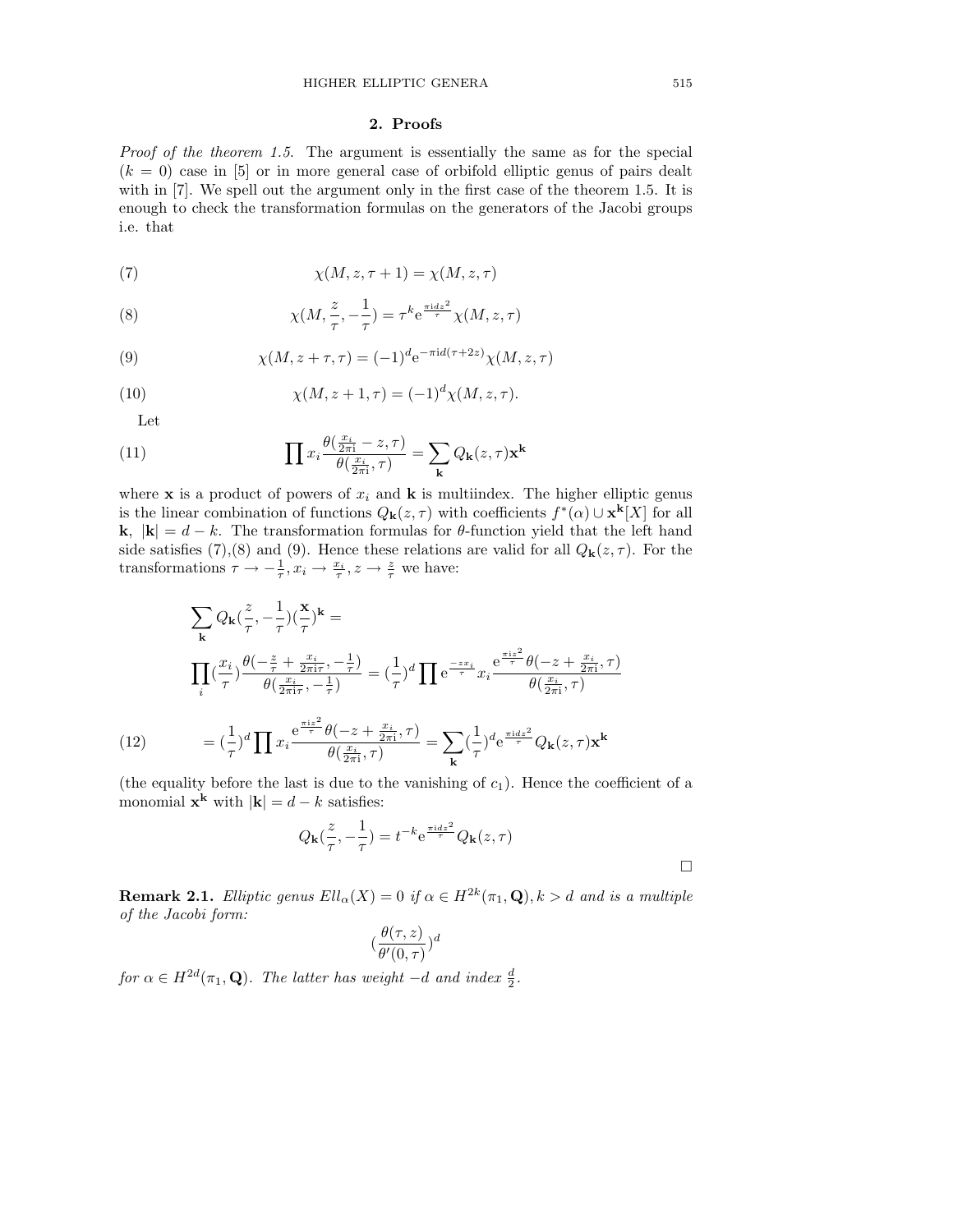*For a class*  $\alpha \in H^{2d-2}(\pi_1(X), \mathbf{Q})$  *the genus*  $Ell_\alpha(X)$  *is determined by the higher Todd genus but elliptic genera corresponding to classes of large codimension cannot be described in terms of higher Todd (or*  $\chi_y$ )-genus (cf. [5], theorem 2.7).

*Proof of the theorem 1.6.* We apply Theorem 3.5 of [7] to the resolution  $\phi_1 : \tilde{X} \to X_1$ of the diagram (6) to get a direct image formula

(13) 
$$
(\phi_1)_* \mathcal{ELL}(\tilde{X}, \tilde{D}, G; z, \tau) = \mathcal{ELL}(X_1, D_1, G; z, \tau).
$$

Here *D* is defined as usual as having the same coefficients as  $D_1$  at components of the proper preimage of  $D_1$  and having the coefficients at the exceptional divisors of  $\phi_1$  determined from  $\phi^*(K_X + D) = K_{\hat{X}} + D$ .

Together with the diagram

(14) 
$$
\begin{array}{ccc}\n\tilde{X} & \tilde{f} \\
\phi_1 \downarrow & \searrow \\
X_1 & \stackrel{f_1}{\to} & B\pi\n\end{array}
$$

the direct image formula yields

$$
(\mathcal{ELL}_{\alpha}(\tilde{X}, \tilde{D}, G) \cap \tilde{f}^*(\alpha))_0 =
$$

(15) 
$$
(\phi_1)_*(\mathcal{ELL}(\tilde{X}, \tilde{D}, G) \cap (\phi_1 \circ f_1)^*(\alpha))_0 = (\mathcal{ELL}(X_1, D_1, G) \cap f_1^*(\alpha))_0.
$$

The *K*-equivalence means that the divisor  $\tilde{D}$  calculated for  $\phi_1$  is the same as the divisor  $\ddot{D}$  calculated for  $\phi_2$ , which shows that higher elliptic genera are invariant under *K*-equivalences. The claim about crepant morphisms is then immediate. Finally, as one sees from formula (4), in the limit  $\Im z \to \infty, \tau \to \infty$  the elliptic class of pair loses its dependence on *D*. Hence the push forward formula is valid without assumption on the canonical class and the higher Todd classes are invariant for arbitrary birational morphisms and not just  $K$ -equivalences.  $\Box$ 

# 3. Further properties of higher genera

3.1. Higher elliptic genera of singular varieties. One of the consequence of previous discussion is existence of well defined higher elliptic genera of projective algebraic varieties with log-terminal singularities.

If  $\tilde{X}$  is a resolution of a projective variety *X* then  $\pi_1(X) \neq \pi_1(\tilde{X})$  in general (for example image of generic projection of *X* in  $\mathbf{P}^{\dim X+1}$  is simply-connected for any *X* (cf. [17])). However we have the following result due to Takayama (cf.  $[27](*)$ ):

Lemma 3.1. *Assume that X has only log-terminal singularities (or more generally*  $(X, \Delta)$  has divisorial Kawamata log-terminal singularities in terminology of [20]) and *let*  $f: X' \to X$  *be a resolution of singularities of*  $X$ *. Then*  $\pi_1(X') = \pi_1(X)$ *.* 

It follows from the theorem 1.6 that the following definition yields result independent of resolution.

<sup>(\*)</sup>We thank C.Hacon and J.McKernan for pointing out the reference and J.McKernan for further comments.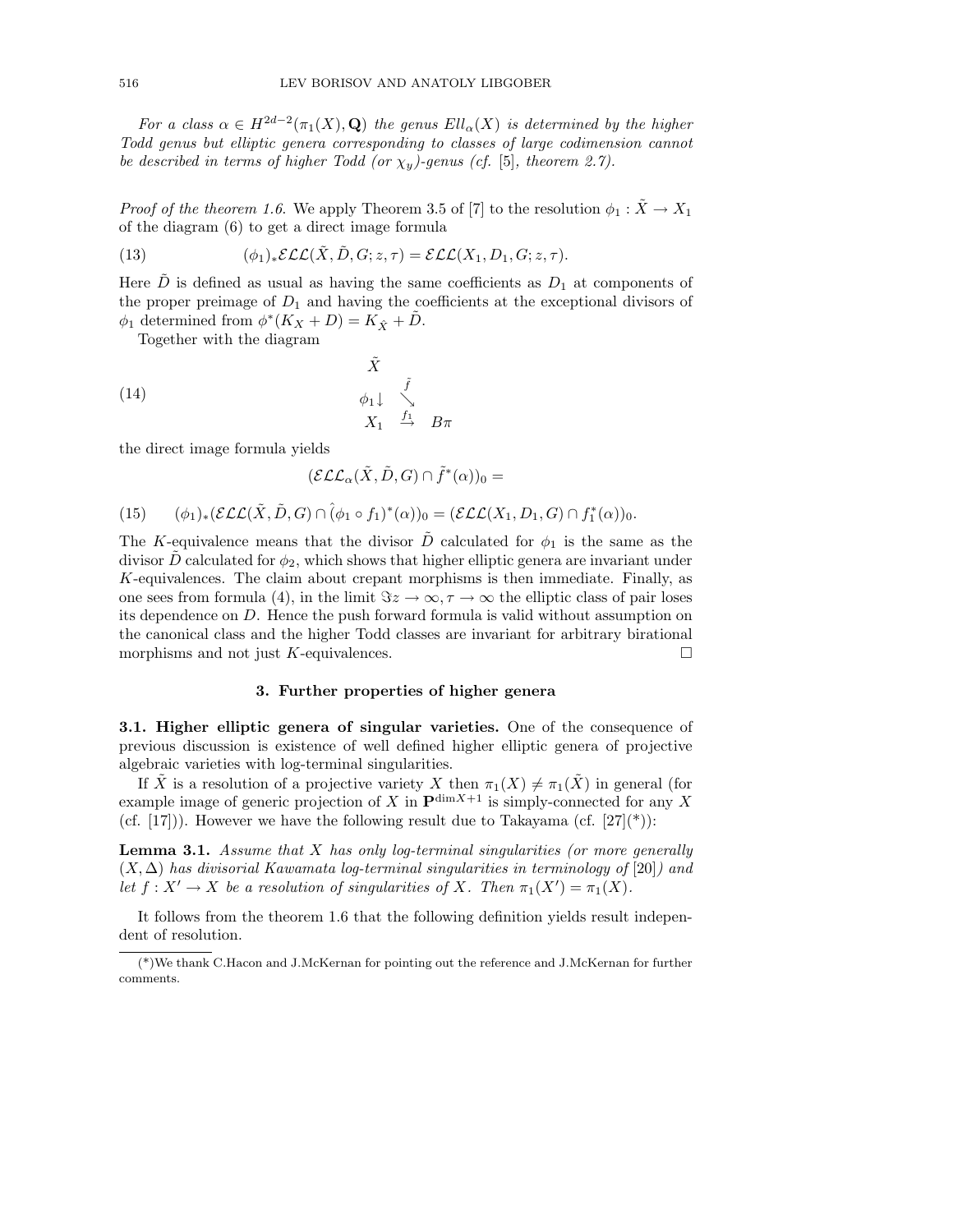Definition 3.2. *Let X be a projective algebraic variety with* Q*-Gorenstein log-terminal singularities.* Let  $\alpha \in H^*(\pi_1(X), \mathbf{Q})$  be the cohomology class of its funda*mental group.* If  $\phi : \tilde{X} \to X$  is a resolution of singularities of X,  $K_{\tilde{X}} = \phi^*(K_X) + D$ and  $\alpha$  is viewed as the element in the  $H^*(\pi_1(\tilde{X}), \mathbf{Q}) \stackrel{\text{dfn}}{=} H^*(\pi_1(X), \mathbf{Q})$  then:

$$
Ell_{\alpha}(X)=Ell_{\alpha}(\tilde{X},\tilde{D})
$$

Note that similarly one can define the  $Ell_\alpha(X, D)$  where  $(X, D)$  is such that  $K_X+D$ is Q-Cartier and such that  $(X, D)$  is a log-terminal pair. A large class of varieties with singularities as in this definition can be obtained by looking at the quotients of nonsingular varieties by the action of a finite group acting via biholomorphic transformations. The theorem 3.3 of the next section shows that the calculation of the higher elliptic genus of quotients can be done in terms the action on nonsingular variety. This extends the results of [7] for ordinary elliptic genus which in turn extend the results on Euler characteristics,  $\chi_y$ -characteristic etc. of quotients (see this reference for review of the preceding work).

3.2. Higher McKay correspondence. Let *X* be nonsingular and *G*, as before, a finite group of biholomorphic transformations. Let  $\pi = \pi_1(X/G)$  and let  $\alpha_{X/G} \in$  $H^*(\pi_1(X/G), \mathbf{Q})$ . Let  $\mu_G : \pi_1(X) \to \pi_1(X/G)$  be the homomorphism corresponding to  $X \to X/G$ ,  $\alpha_X = \mu_G^*(\alpha_{X/G}) \in H^*(\pi_1(X), \mathbf{Q})$ . The next theorem describes the invariant  $Ell_{orb,\alpha}(X, G)$  given by class (5) in terms of resolution of singularities of *X/G* (which is the classical McKay correspondence between the Euler characteristic of minimal resolution and the order of the group in the case  $\pi_1 = \{1\}$ ,  $q = 0$ ,  $y =$  $1, X = \mathbb{C}^2, G \subset SL_2(\mathbb{C})$ . In the case  $\alpha = 1$  the McKay correspondence for elliptic genera was conjectured in [6] and proven in [7]. In the case of arbitrary  $\alpha$  we have the following.

Theorem 3.3. *Let X be a nonsingular projective variety, G acts biholomorphically on X*,  $\mu$  : *X*  $\rightarrow$  *X*/*G*,  $D = \sum (\nu_i - 1)D_i$  *is the ramification divisor of*  $\mu$  *and*  $\Delta_{X/G}$  =  $\sum_{\mu} \frac{\nu_i - 1}{\mu(D_i)}$ . Then:

$$
Ell_{orb,\mu^*(\alpha_X/G)}(X,G;z,\tau) = Ell_{\alpha_{X/G}}(X/G,\Delta_{X/G};z,\tau)
$$

*Proof.* Indeed, this follows by the same argument as the one used in the proof of the theorem 5.3 in [7] by applying (obtained in lemma 5.4, [7]) the push forward formulas and the projection formula to the diagram:

(16) 
$$
\begin{array}{cccc}\n\mu_Z: & \hat{Z} & \to & \hat{X} \\
& & \phi \downarrow & & \downarrow \\
& & \mu: & X & \to & X/G\n\end{array}
$$

since both sides of the claimed equality are pushforwards of the same class  $\mathcal{ELL}(\hat{Z}, \hat{D}, G)$  on  $\hat{Z}$ .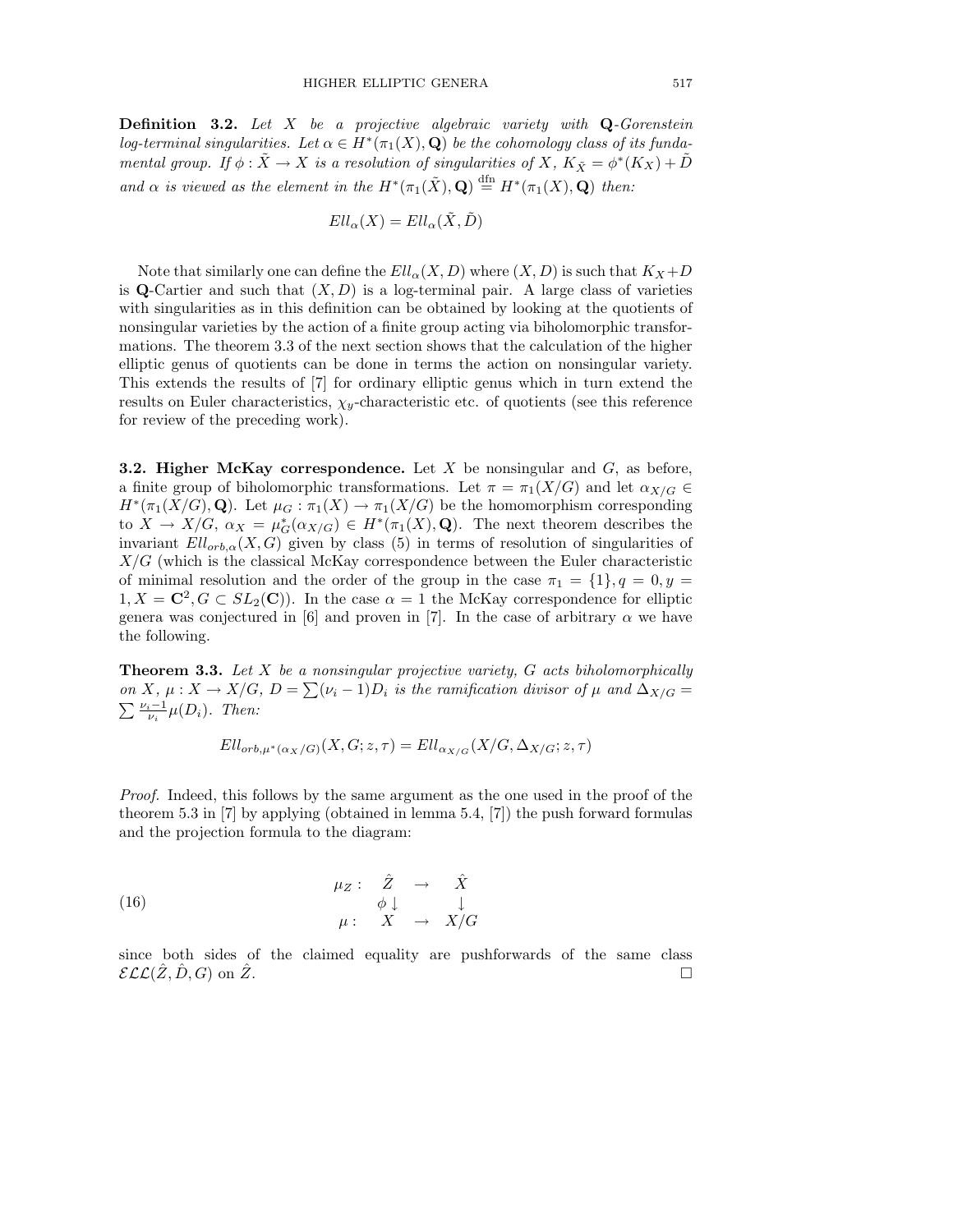3.3. Concluding remarks: flops, rigidity and discrete torsion. Higher elliptic genera yield a description of  $\Omega^{SU}(B\pi)\otimes \mathbf{Q}$  modulo flops using Jacobi forms extending Totaro's (cf.[28]) description in the case  $\pi = 1$ .

**Definition 3.4.** We shall say that two maps  $f_X : X \to B\pi$  and  $f_{X'} : X' \to B\pi$  are *differ by a flop if:* 

*a) there is a map of an (almost) complex space*  $f_Y: Y \to B\pi$  such that the singular *set* Sing*Y* = *Z is a manifold having in Y a regular neighborhood biholomorphic to*  $Z \tilde{\times} \mathcal{V}$  where  $\mathcal{V} \subset \mathbf{C}^4$  *is a germ at the origin of the hypersurface given by*  $xy = zw$  *and* 

*b)* there are maps  $\pi_X : X \to Y$  and  $\pi_{X'} : X' \to Y$  such that  $\pi_X$  and  $\pi'_X$  are small *resolutions of Y* (*i.e.*  $\pi_X^{-1}(Z) \to Z$  *and*  $\pi_{X'}^{-1}(Z) \to Z$  *are*  $P^1$  *fibrations yielding at each point of Z two different*  $P<sup>1</sup>$ *-resolutions of the node V)* and such that one has the *commutative diagram:*

(17) 
$$
\begin{array}{ccc}\n & & Y & \\
 & X & \pi_X \nearrow & \pi_{X'} \searrow \\
 & & & f_X \searrow & f_X \downarrow \\
 & & & B\pi & & \n\end{array}
$$

**Proposition 3.5.** *Let*  $I_{\pi}$  *(resp. I) be the ideal in*  $\Omega^U(B\pi)$  *generated by the differences*  $(X, \pi_X)$  and  $(X', \pi_{X'})$  from the above definition (resp.  $X' - X$  where  $X'$  and X are *differ by a classical flop (cf.* [28]).) Then one has the following isomorphism of graded  $\Omega^U_*$  -modules:

$$
\Omega_*^U(B\pi)\otimes \mathbf{Q}/I_{\pi}=H_*(B\pi,\mathbf{Q})\otimes_{\mathbf{Q}} \Omega_*^U/I=H_*(B\pi,\mathbf{Q})\otimes \mathbf{Q}[x_1,x_2,x_3,x_4]
$$

(*cf.* [28] *for geometric description of the isomorphism:*  $\Omega_*^U/I = \mathbf{Q}[x_1, x_2, x_3, x_4]$ *). In particular:*

(18) 
$$
Hom(\Omega_d^{SU}(B\pi)/(I_{\pi}\cap \Omega_d^{SU}(B\pi)), \mathbf{Q}) = \bigoplus_{k\in\mathbf{Z}} H^{2k}(B\pi, \operatorname{Jac}_{-k,\frac{d}{2}})
$$

where  $Jac_{-k,\frac{d}{2}}$  is the space of Jacobi forms having weight  $-k$  and index  $\frac{d}{2}$  (\*).

*Proof.* This follows from the isomorphism (cf.[12]):

(19) 
$$
\oplus H_k(B\pi,\mathbf{Q}) \otimes \Omega_{d-k/2}^U \otimes \mathbf{Q} \to \Omega_d^U(B\pi) \otimes \mathbf{Q}
$$

which assigns to an almost complex manifold  $\pi_N : N \to B\pi$  representing a homology class  $\alpha$  and an almost complex manifold *M* the map of  $M \times N$  which is the composition of the projection on *N* and  $\pi_N$ . The condition that  $X'-X \in I$  is equivalent to  $X' X = F\tilde{X}Z \rightarrow B\pi$  where *F* is the almost complex *SU*-manifold which is homological  $\mathbb{CP}^3$  (cf. [28]). The map (19) takes it to zero. Converse it similar. Note that for  $\pi_1 = (1)$  (18) becomes the identification in [28].

Let X be a Calabi Yau algebraic manifold with the fundamental group  $\pi$  and let  $X \to Alb(X)$  be the Albanese map. Since the fundamental group of X has a free

<sup>(\*)</sup>The isomorphism  $(18)$  is a counterpart of the theorem 4.3 in [26]. The assumption in [26] that  $H_k(B\pi, \mathbf{Q})$  is spanned by classes of maps form projective varieties can be omitted if birational invariance is stated as triviality on the almost complex manifolds which are projectivisations of complex bundles: indeed any birational equivalence is composition of blowups and blowdowns (cf. [1]) and the difference of a manifold and its blow in  $\Omega^U$  is a projectivised bundle (cf. [21]).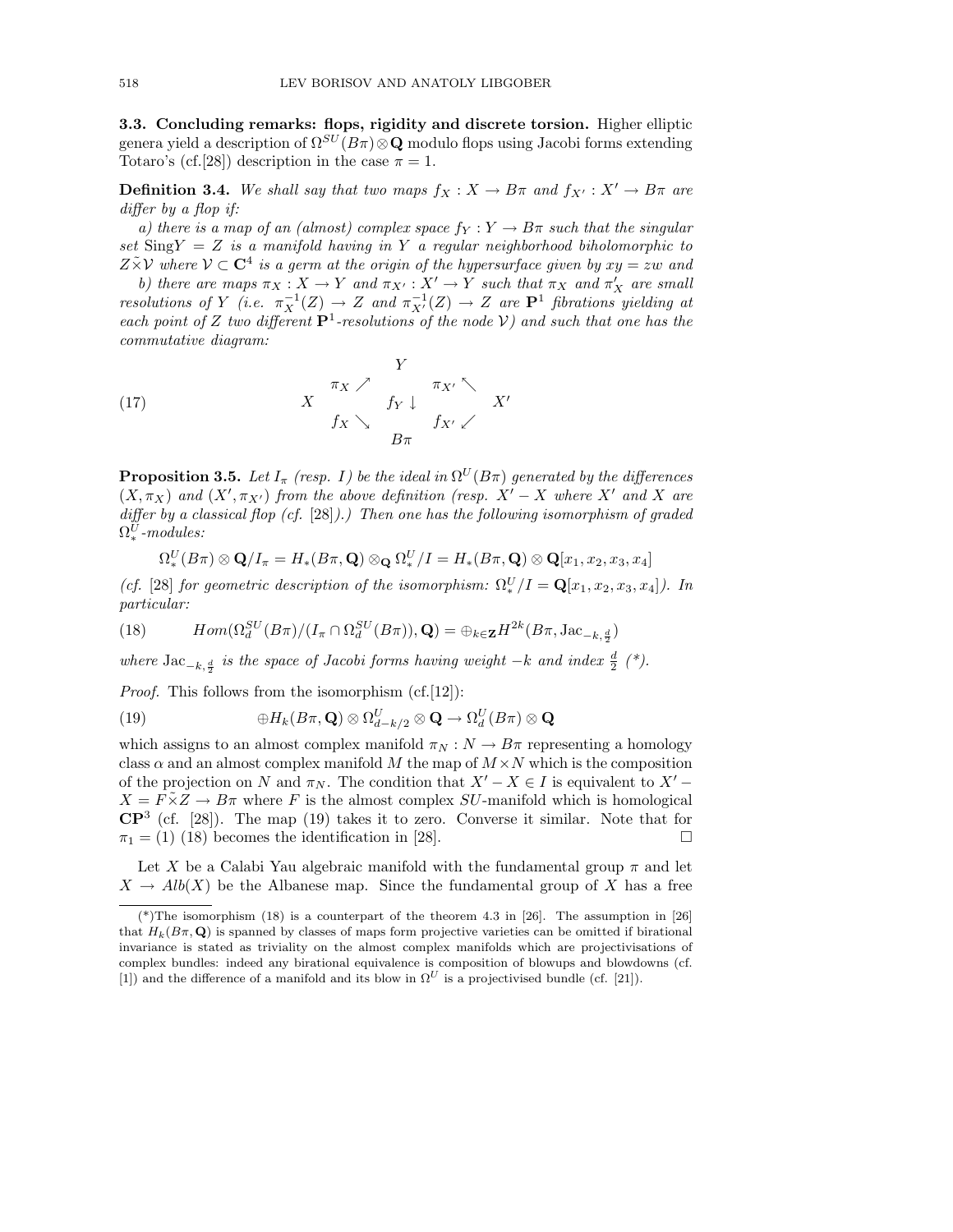abelian group of rank  $2\dim Alb(X)$  as a subgroup of finite index (cf. [2]) we have the following description of the higher ellptic genera which can appear in algebraic case. Using the isomorphism

(20) 
$$
J_{-k, \frac{d}{2}} = \bigoplus J_{0, \frac{d-k}{2}}
$$

(which follows for example since the ring of Jacobi form has a system of generators such that only one generator  $\left(\frac{\theta(\tau,z)}{\theta'(\theta,\tau)}\right)$  has negative weight (cf. [19])) the isomorphism (19) implies that the higher genera coincide with the ordinary elliptic genera of preimages of (almost complex) submanifolds of the abelian variety *Alb*(*X*) interpreted as elements of  $J_{-k, \frac{d}{2}}$  using (20).

Other application of higher elliptic genera include:

a) Rigidity theorems extending the result of Browder-Hsiang (cf. [10]) on rigidity of higher *A*-genus on one hand and Bott-Taubes results on rigidity of elliptic. Case of higher one variable elliptic genus is discussed in [24] and [15] (cf. also [29]).

b) One has a version of higher elliptic genera twisted by discrete torsion extending the one considered in [23]. Let  $X, D$  be a  $G$ -normal pair where  $G$  is a finite group of biholomorphic automorphisms. A class  $\nu \in H^2(G, U(1))$  defines  $\delta(g, h) = \frac{\alpha(g, h)}{\alpha(h, g)}$ which allows to twist using  $\nu$  the elliptic class in definition 1.2 to obtains the class:

$$
\mathcal{ELL}^{\nu}(X, D, G; z, \tau) := \frac{1}{|G|} \sum_{g,h,gh=hg} \sum_{X^{g,h}} [X^{g,h}] \delta(g,h) \Big( \prod_{\lambda(g)=\lambda(h)=0} x_{\lambda} \Big)
$$

$$
\times \prod_{\lambda} \frac{\theta(\frac{x_{\lambda}}{2\pi i} + \lambda(g) - \tau \lambda(h) - z)}{\theta(\frac{x_{\lambda}}{2\pi i} + \lambda(g) - \tau \lambda(h))} e^{2\pi i \lambda(h) z}
$$

$$
\times \prod_{k} \frac{\theta(\frac{e_k}{2\pi i} + \epsilon_k(g) - \epsilon_k(h)\tau - (\delta_k + 1)z)}{\theta(\frac{e_k}{2\pi i} + \epsilon_k(g) - \epsilon_k(h)\tau - z)} \frac{\theta(-z)}{\theta(-(\delta_k + 1)z)} e^{2\pi i \delta_k \epsilon_k(h) z}.
$$

This yields the following version of the elliptic genus:

(21) 
$$
Ell_{\alpha}^{\nu}(X,D,G)=(\mathcal{ELL}^{\nu}(X,D,G)\cap f^{*}(\alpha))_{0}
$$

This is a Jacobi form of weight  $-k$  and index  $\frac{d}{2}$ . Such elliptic genus is also rigid for *S*<sup>1</sup> actions commuting with the action of *G* and preserving *D*.

## Acknowledgements

Both authors were partially supported by NSF grants.

#### References

- [1] D. Abramovich, K. Karu, K. Matsuki, and J. W lodarczyk, *Torification and Factorization of Birational Maps*, J. Amer. Math. Soc. 15 (2002), no. 3, 531–572.
- [2] A. Beauville, *Variété Kahleriennes dont la premiere class Chern est nulle*, J.Diff. Geom, 18 (1983), no.4, 755-782.
- [3] J. Block and S. Weinberger, *Higher Todd classes and holomorphic group actions*. Pure Appl. Math. Q. 2 (2006), no. 4, 1237–1253.
- [4] V. Batyrev, *Non-Archimedean integrals and stringy Euler numbers of log-terminal pairs*, J. Eur. Math. Soc. (JEMS) 1 (1999), no. 1, 5–33.